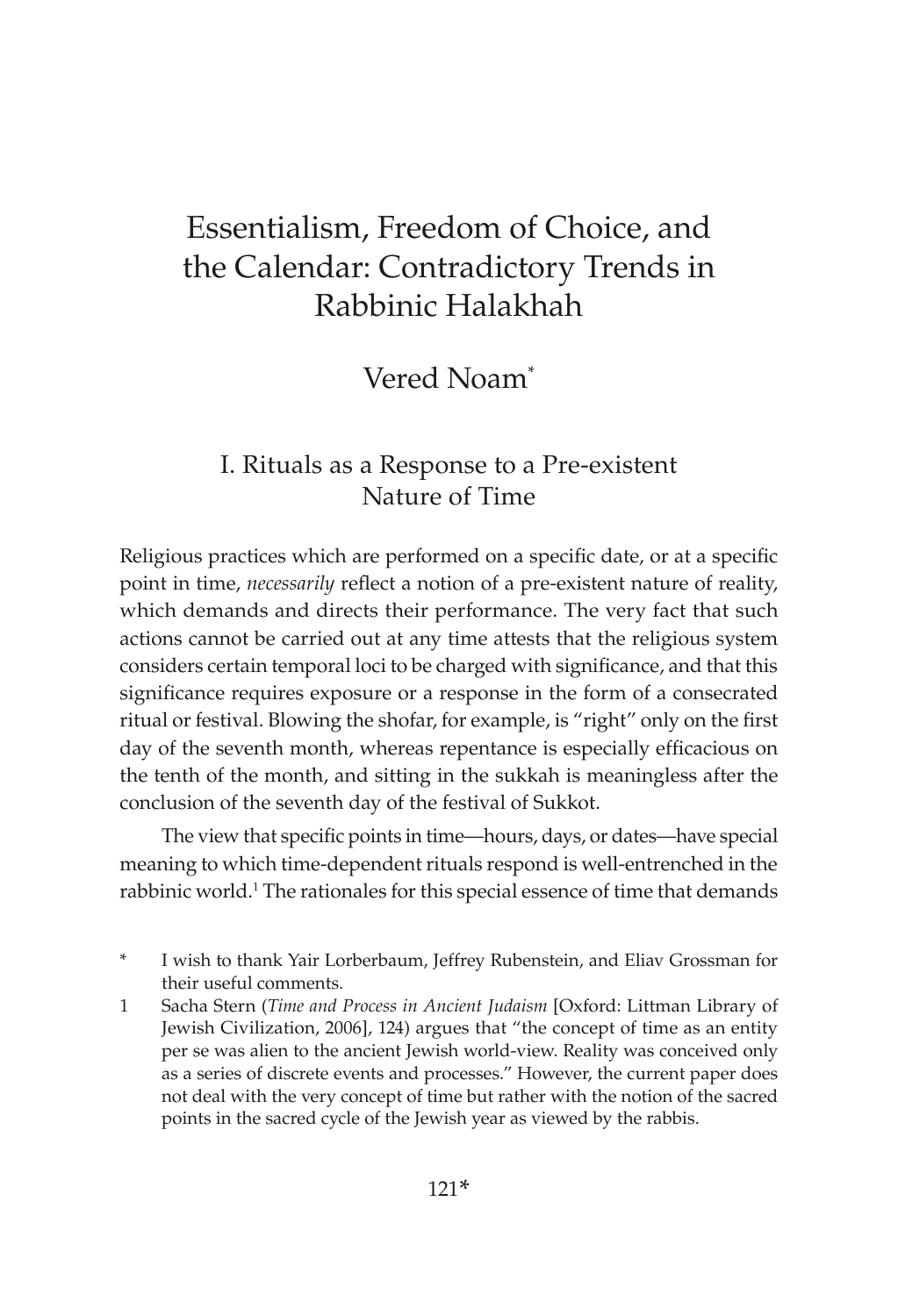the performance of biblical or rabbinic commandments can be divided into three categories: seasonal, historical, and metaphysical. The "natural" category includes those holidays, rituals, and certain praxes that emerge from their place in the seasonal and annual agricultural cycles. This category of designated times is prominent in the Hebrew Bible's denotations of the festivals, הבכורים יום ,האסיף חג ,הקציר חג) The Feast of the Harvest, the Feast of Ingathering, the Day of the First Fruits, see, e.g., Exod 23:16; Num 28:26), and awareness of this aspect was also maintained and heightened by the rabbis. With regard to the historical rationale, the Hebrew Bible establishes that the festivals and certain ceremonies function to commemorate past events. Of these, the prime example is the paschal sacrifice on the 14<sup>th</sup> of Nisan, which commemorates the Exodus from Egypt on that date (Exod 12:14–17). As we shall see, the rabbis also developed and modified this historical aspect of the festivals. But the third category, the festivals invested with metaphysical "sacred time," has no biblical precedent. Whereas the Hebrew Bible does ascribe divine blessing and holiness to the Sabbath (e.g., Gen 2:1–3), which is celebrated every seventh day, independently of the Jewish calendar, it never points explicitly to an invisible cosmic event that occurs on the calendrical holidays. Yet, the rabbis anchored several commandments and obligatory time-dependent practices in a hidden superhuman reality to which the action or commandment responds or which reveals its existence.

On the other hand, we also find an entirely opposite approach in rabbinic thought, according to which time is essentially neutral and lacks pre-existent content. It is human activity that determines its nature and endows it with content and significance. The most outstanding example of this viewpoint in the halakhic context is the subjection of the calendar to human discretion and decision. The current paper examines these phenomena, focusing especially on the strategies employed to *resolve* the tension between the two poles, namely, the harmonization of the natural, historical, and metaphysical aspects of the festivals with the principle of human autonomy in shaping time. Based on an examination of the relevant sources I will also try to elicit the theological advantages and disadvantages of each of these approaches.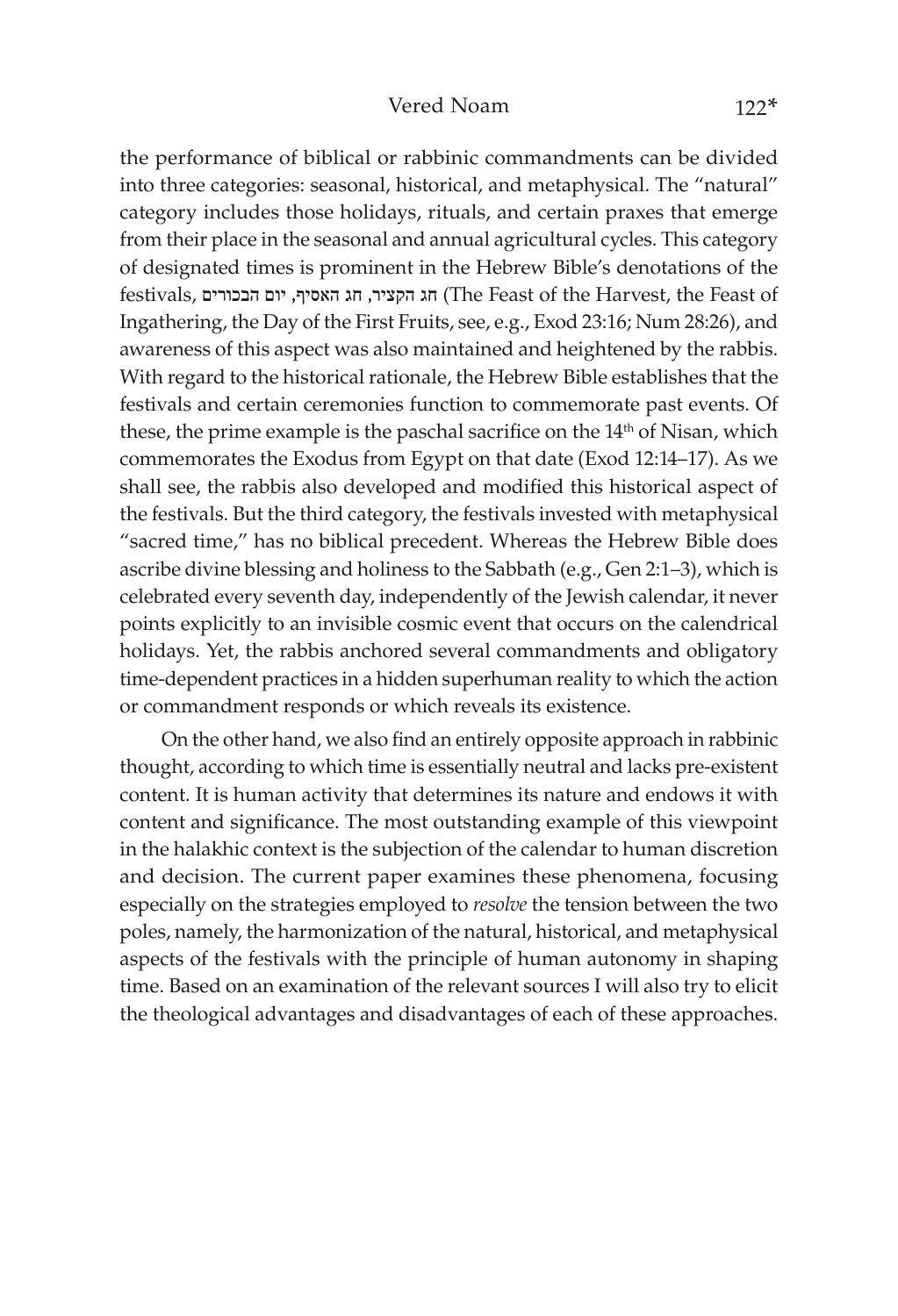# II. The "Essentialist" Approach—the Pre-existent Nature of Time

I now turn to what I term the "essentialist approach," based on its ascription of a special essence, logically prior to human activity, to certain points in time. The first of the three aspects I would like to explore is the seasonal essence of time.

# Natural-Seasonal Essence of Time

One aspect of reality to which the festival rituals respond is nature itself; the changing seasons and the agricultural cycle. Obvious in the Hebrew Bible, this element is also clearly acknowledged in rabbinic thought. Thus, Rabbi Akiva ascribes the biblical injunctions of the *omer*—the barley offering brought to the Temple on Passover (Lev 23:10–14)—and the first-fruits of the wheat harvest brought on Shavuot (Lev 16–17), as well as the extra-biblical custom of the water libation on the altar on Sukkot (*m. Sukkah* 4:9–10 and many other sources), to the nature of the season:

אמ' ר' עקיבא אמרה תורה הבא עומר שעורין בפסח **שהוא פרק שעורין** כדי שתתברך עליך תבואה, הביא בכורים חטים בעצרת **שהו פרק אילן** כדי שיתברכו עליך פירות אילן, הביא ניסוך המים בחג כדי שיתברכו עליך מי גשמים

Said R. Akiva, "The Torah has required to bring the *omer* of barley on Passover, because it is the season of barley, so that the grain-harvest would be blessed on its account. It required bringing first fruits (of grain) on Pentecost, because it is the season of orchards, so that on its account the produce of fruit-bearing trees will be blessed. It required bringing the water-offering on the Festival [of Tabernacles] so that the rain would be blessed on its account." (*t. Sukkah* 3:18)

This is the version as it appears in *Tosefta Sukkah* and in *Sifre Numbers* 150, but *Tosefta Rosh HaShanah* 1:12 (as well as *b. Rosh Hash.* 16a) has an addition:

אמ' ר' עקיבא אמרה תורה הבא עומר שעורין בפסח שהו פרק שעורין כדי שתתברך לכם תבואה הבא חטים בכורים בעצרת שהוא פרק אילן כדי שיתברכו עליך פירות אילן הבא ניסוך המים בחג כדי שיתברכו עליך מי גשמים, **אמרו לפניו מלכיות זכרונות ושופרות, מלכיות כדי**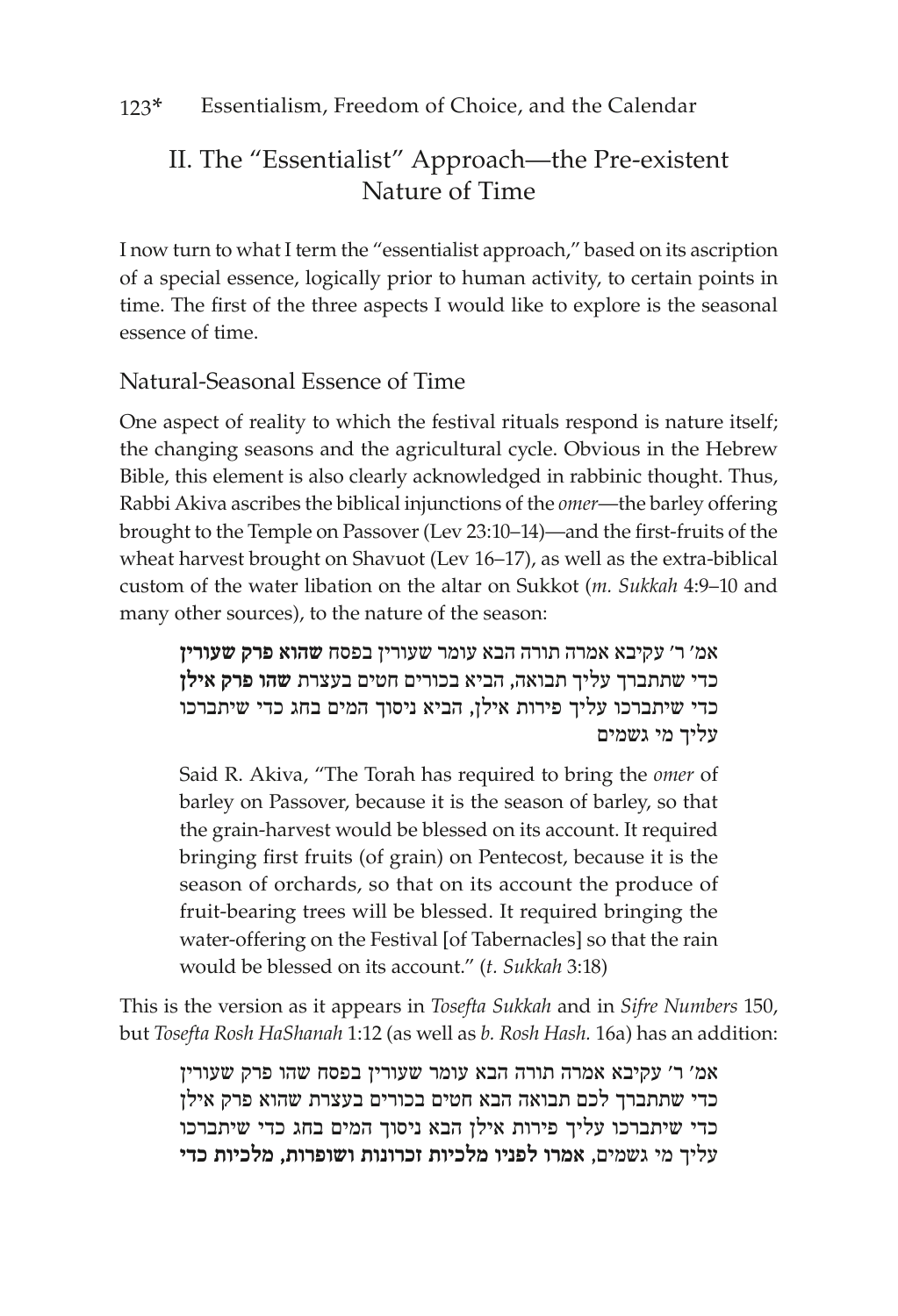#### Vered Noam 124\*

## **שתמליכוהו עליהם, זכרונות כדי שיבא זכרונכם לטובה לפניו, שופרות כדי שתעלה תפלתכם בתרועה לפניו**

Said R. Akiva, "The Torah has required to bring the *omer* of barley on Passover… [etc.]… say before Him sovereignty-verses, remembrance-verses, and shofar-verses: sovereignty-verses, so that you will make Him ruler over them; remembrance-verses, so that your remembrance will come before Him for good; shofar-verses, so that your prayer will go up with the quavering sound of the shofar before Him." (*t. Rosh Hash.* 1:12)

As elaborated by Avraham Walfish, it is evident that the section dealing with the New Year—as the rabbis designated the biblical first day of the seventh month (Lev 23:24; Num 29:1)—was not part of the original statement. First, unlike the initial three, it has nothing to do with ritual offerings in the Temple, but rather treats the content of the *Amidah* benedictions on Rosh Hashanah. Second, unlike barley, fruit, and rain, it bears no relationship to the blessing of crops. Third, the New Year appears out of the correct chronological order, which would be before "the *Hag"*—Sukkot.<sup>2</sup> More importantly, we must ask what purpose is served by the editorial juxtaposition of this sentence to the other three rituals. I argue that the editor sought to create the impression that just as there is an explanation for the dates designated for the other festival rites, there is a *reason* for the Rosh Hashanah ritual. But this is misleading. The rationale for the first three rites lies in each festival's seasonal context, but Scripture provides no seasonal explanation for the festival of the first day of the seventh month (Lev 23:24; Num 29:1). Hence, the crucial formula "פרק שהו," "because it is the season," is missing in the description of the New Year ritual. The text states that on Rosh Hashanah we enthrone God and hope that He remembers us and accepts our prayer, but why on this date? Why in this season? As we shall see, the absence of seasonal or agricultural justification for Rosh Hashanah's specific date prompted the creation of a metaphysical rationale.

<sup>2</sup> Avraham Walfish, "The Literary Method of Redaction in Mishnah Based on Tractate Rosh Hashanah" (PhD diss., Hebrew University of Jerusalem, 2001), 54–55 (Hebrew).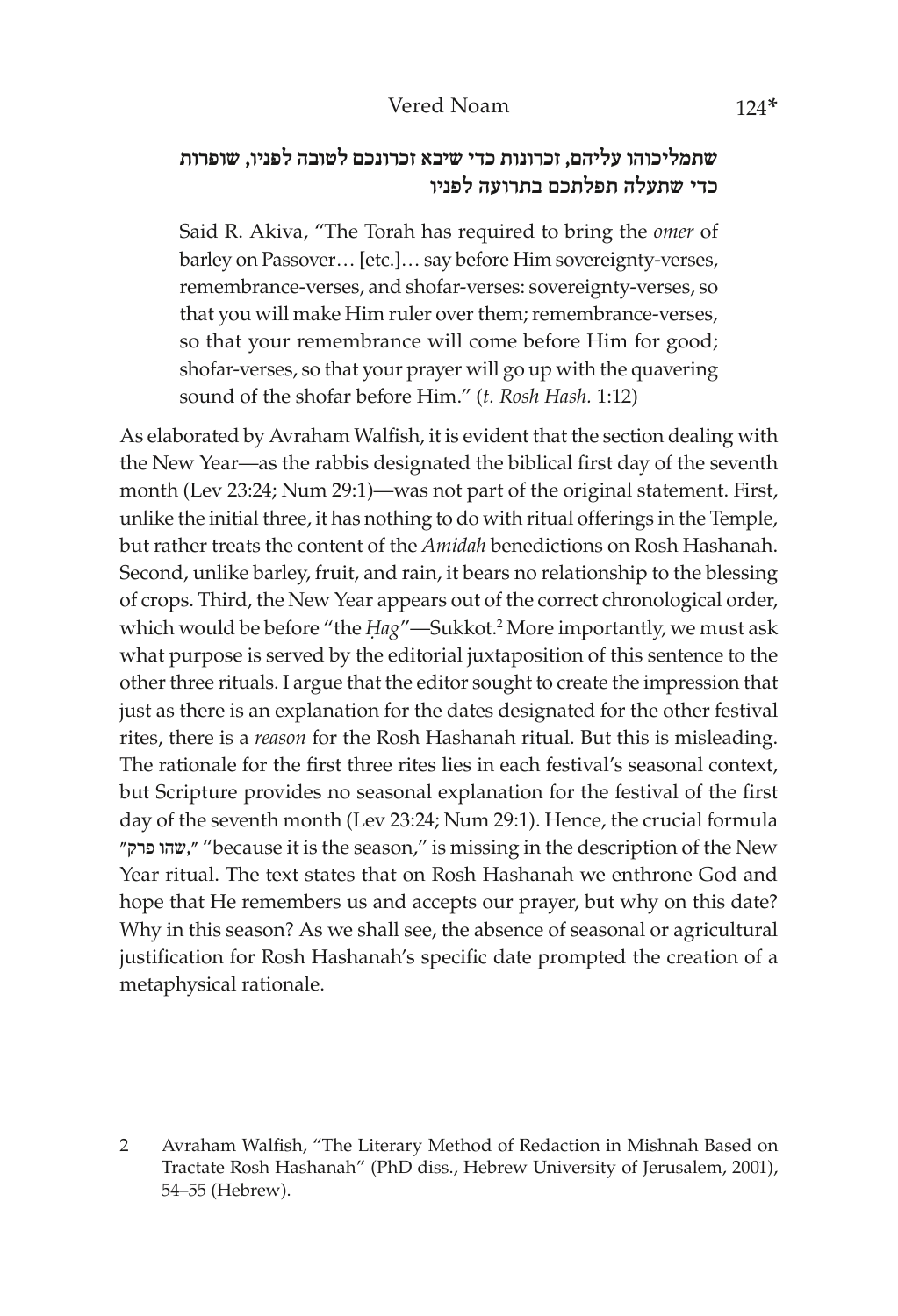#### 125\* Essentialism, Freedom of Choice, and the Calendar

### Historical Essence of Time

Historical significance stems from the assumption that a certain historical or mythological event occurred on the date or hour at which a ritual should take place, and the ritual is aimed toward commemorating or even re-creating the event. This historical significance is manifested for certain biblical festivals, first and foremost, Passover.

Rabbinic literature further underscores and refines the concept of ritual as a direct response to a specific moment in biblical history. Thus, for example, the School of Shammai contends that the recitation of the *Hallel* chapters on the eve of Passover must take place until midnight, as that was the exact hour of the actual Exodus, whereas the School of Hillel proposes that, because the Israelites only left Egypt at noon the next day, this consideration has no bearing on the recitation of the *Hallel*.

עד היכן הוא אומ', בית שמיי או' עד אם הבנים שמחה, ובית הלל אומ' עד חלמיש למעינו מים, וחותם בגאולה. אמרו בית שמיי לבית הלל, וכי כבר יצאו שמזכירין יציאת מצרים? אמרו להם בית הלל, אפילו הוא ממתין עד קרות הגבר, הרי אילו לא יצאו עד שש שעות ביום, היאך אומר את הגאולה ועדין לא נגאלו?

To what point does one recite [*Hallel*]? The House of Shammai say, "Up to [*He gives the barren woman a home], making her the joyous mother of children* (Ps 113:9)." The House of Hillel say, "Up to *[Who turns the rock into a pool of water,] the flint into a spring of water* (Ps 114:8)." And he concludes with the prayer of redemption. Said the House of Shammai to the House of Hillel, "Now have they already gone forth from Egypt that they should make mention of the Exodus from Egypt?" Said to them the House of Hillel, "Even if one should wait until the cock crows [what difference would it make?] Lo, since they did not go forth from Egypt until the sixth hour of the day, how shall one say the prayer of Redemption, for as yet [the Israelites] have not been redeemed!" (*t. Pesaḥ.* 10:9)

According to both schools, then, the ritual recitation of this section of the *Hallel* should correspond to the exact moment of the historical Exodus ("Now have they already gone forth from Egypt, that they should make mention of the Exodus from Egypt?"; "How shall one say the prayer of Redemption, for as yet [the Israelites] have not been redeemed!"). It is only because such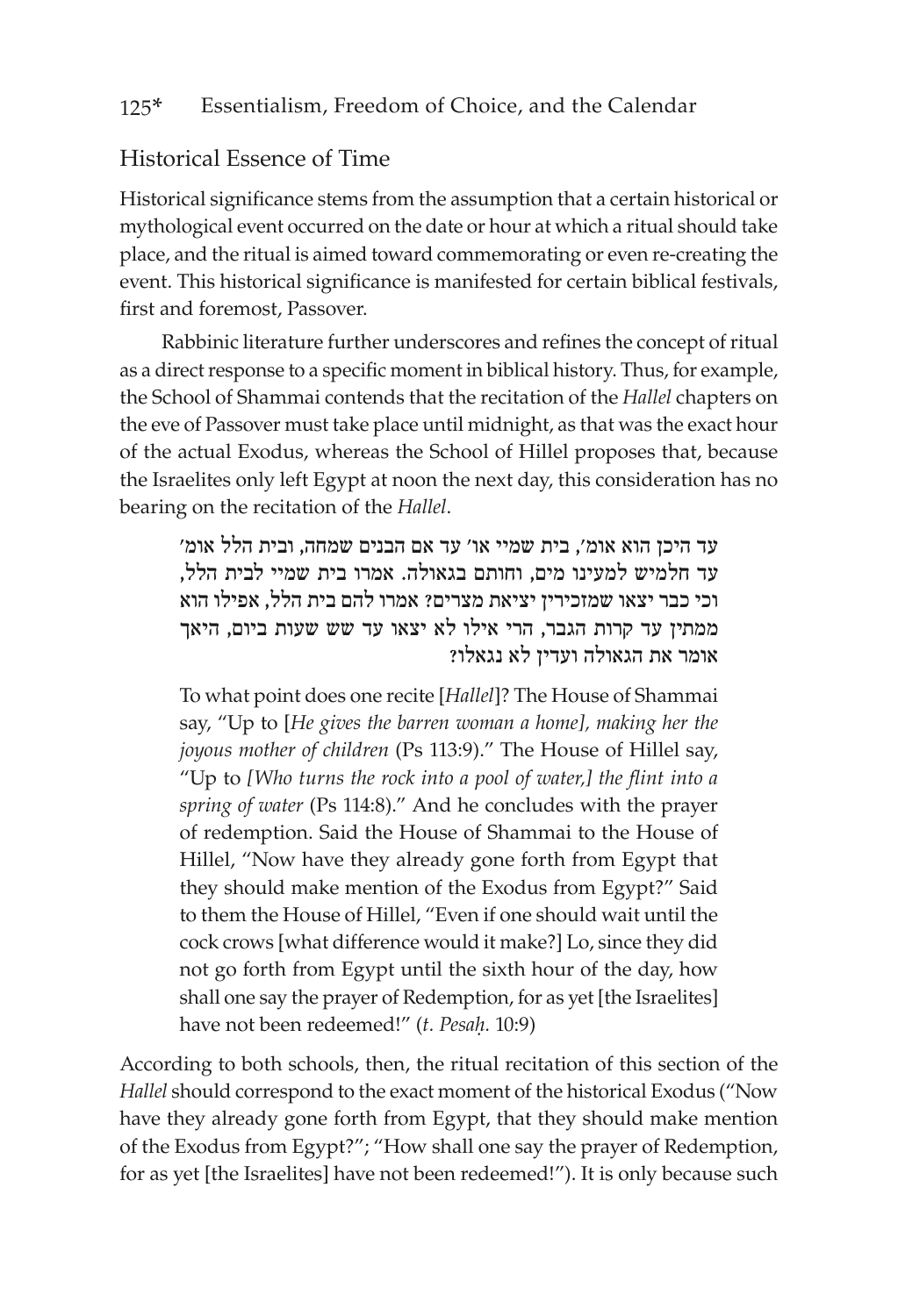precise correspondence is impossible that the School of Hillel rescinds this requirement.

# Metaphysical Essence of Time

Some biblical festivals lack any obvious seasonal or historical meaning. As shown earlier, such is the case for the first day of the seventh month, the rabbinic Rosh Hashanah. Described in Scripture only as זכרון ,תרועה יום תרועה) a memorial proclaimed with blast of trumpets; a day of blowing the trumpets, Lev 23:24; Num 29:1), this festival was widely elaborated and developed in rabbinic sources. The Mishnah supplies the celestial setting which accounts for the special rituals prescribed for Rosh Hashanah, thus filling in the biblical gap:

בארבעה פרקים העולם נידון. בפסח על התבואה ובעצרת על פירות האילן. ובראש השנה כל באי העולם עוברים לפניו )ב(]כ[בנו-מרון.

The world is judged at four periods: on Passover for the produce; on *Atzeret* for the fruits of the tree; on Rosh Hashanah all the inhabitants of the world pass before Him like troops… (*m. Rosh Hash.* 1:2)

The New Year festival, which lacks any agricultural-seasonal rationale, relies totally on a metaphysical foundation. The Mishnah declares that the human ritual corresponds fully to a cosmic event of heavenly judgment. This brings to mind Mircea Eliade's theory: "Objects or acts acquire a value, and in so doing become real, because they participate, after one fashion or another, in a reality that transcends them."3 While in the above-mentioned Tosefta, the prayers of the New Year are appended to the rituals of Passover, Shavuot, and Sukkot in order to artificially endow it with a seasonal justification, in this Mishnah we witness the opposite move. The rituals of the *omer*, the firstfruits, and the water libation, which obviously respond to natural phenomena, are now, following the reasoning of the First of the Seventh Month's rituals, also accompanied by heavenly procedures. The divine court allocates the seasonal amounts of grain, fruit, and rain on these dates. Another intriguing difference is the theurgic rationale<sup>4</sup> in *t. Sukkah* 3:18 and *t. Rosh Hash.* 1:12,

3 Mircea Eliade, *The Myth of the Eternal Return, or, Cosmos and History,* trans. Willard R. Trask (Princeton, N.J.: Princeton University Press, 1974), 3–4.

4 For an elaboration on the shift from the cosmological-eschatological to the theurgical concerning the water libation specifically, see Jeffrey L. Rubenstein,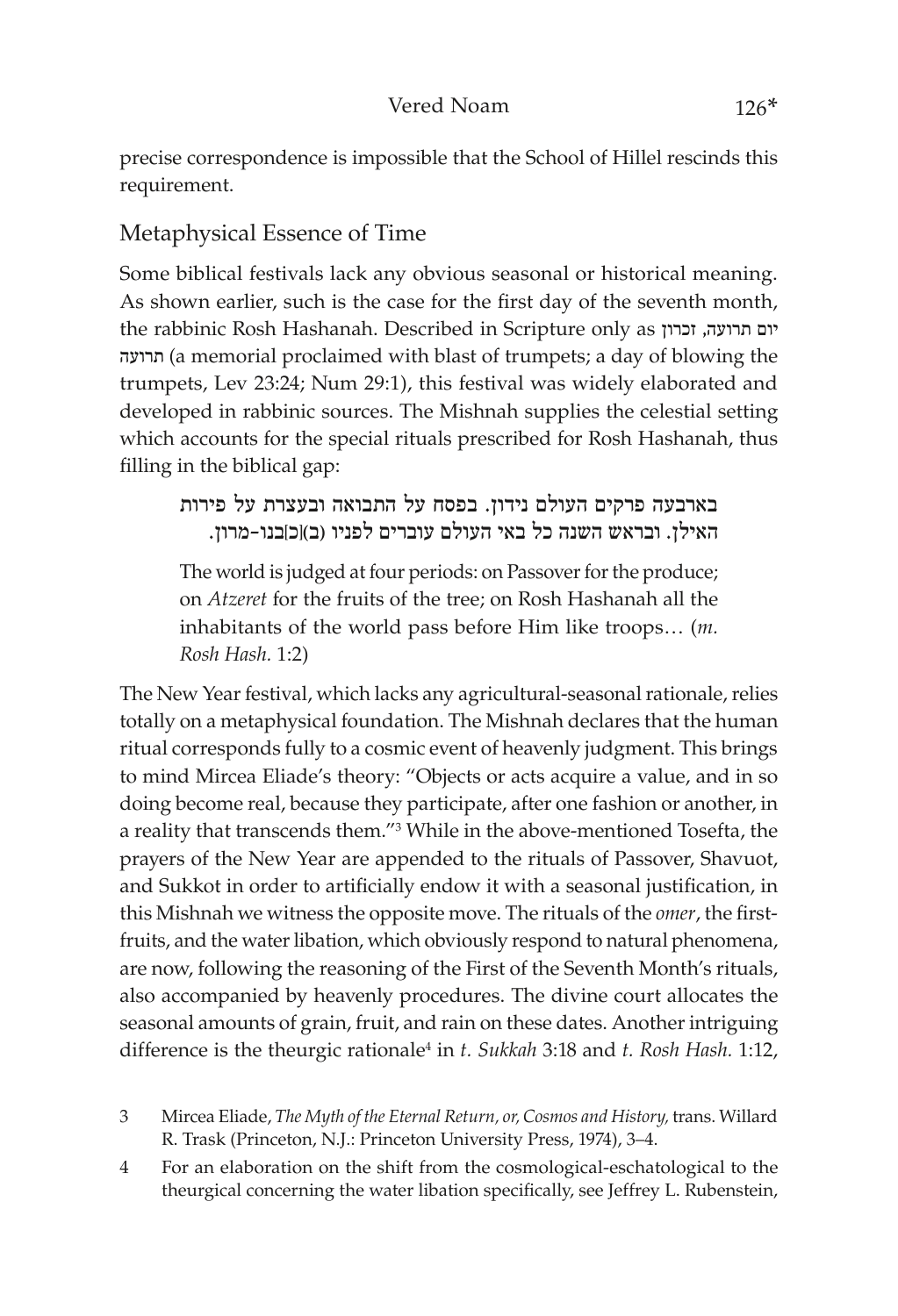according to which human action provokes divine blessing ("so that the grain-harvest would be blessed"; "so that the produce of fruit-bearing trees will be blessed"; "so that the rain would be blessed") as opposed to the responsive ritual in the Mishnah, whereby ritual is performed as a response to the pre-existent divine judgment.

Thus far, we have seen three examples in which the rabbis subordinate time-dependent rituals to pre-existent reality and interpret the sacred ceremony as a response to, exposure of, or participation in, a given essence of the designated time. In some cases, these explanations elaborate on the biblical notion of holidays commemorating historical events, or holidays regarded in the Hebrew Bible as indicating a focal point in the annual agricultural cycle. In other instances, where there is a vague relationship between the ritual and the time of year in the biblical injunction, rabbinic sources portray an invisible heavenly reality which justifies the biblical precept.

# III. Rituals as Independent Acts which Create, Rather than Indicate, Reality

However, on occasion, we encounter the opposite extreme in rabbinic sources. According to this other stance, there is nothing immanent in reality that requires the fulfillment of scriptural or rabbinic injunction. *Rather than indicating reality, halakhah creates reality. Time is neutral, and it is humans who charge it with meaning*. A basic feature of the Jewish calendar is its subordination to human judgment, calculation, and deliberation. This principle is fundamental to rabbinic thought, and a central bone of contention between the sages and their opponents. The famous story about R. Yehoshua's decision to accept Rabban Gamaliel's erroneous dating for the Day of Atonement (*m. Rosh Hash.*  2:9) teaches us that we can ascribe no given qualities to Time, which is totally subject to human action: בין בזמנן בין שלא בזמנן אין לי מועדות אלא אלו "Whether they are proclaimed at their proper time or not at their proper time, I have no

*The History of Sukkot during the Second Temple and Rabbinic Periods* (Atlanta: Scholars Press, 1995), 117–31; Moshe Halbertal and Shlomo Naeh, "'Springs of Salvation'—Talmudic Parody and the Refutation of the Minim," in *Higayon L'Yona: New Aspects in the Study of Midrash, Aggadah and Piyut in Honor of Professor Yonah Fraenkel*, ed. Joshua Levinson, Jacob Elbaum, and Galit-Hasan Rokem (Jerusalem: Magnes Press, 2007), 179–97, esp. 182–84.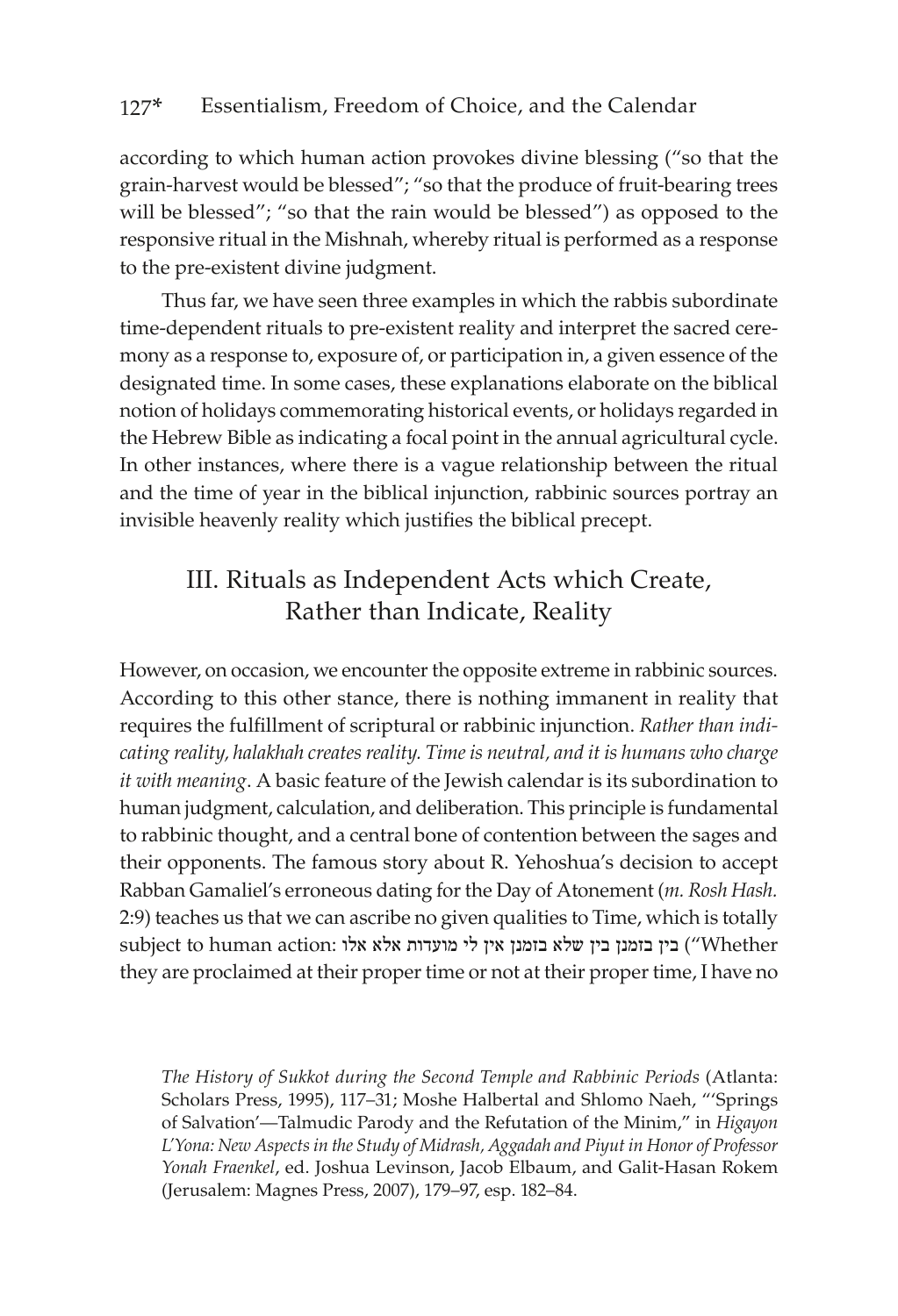#### Vered Noam 128<sup>\*</sup>

appointed seasons except these").5 This is a "desacralization," a rationalistic removal of any magical quality of time. If people control hallowed time, this means that there is *no* inherently hallowed time at all; there are only human acts that sanctify an indifferent reality.<sup>6</sup>

# IV. Harmonization of the Two Approaches

How can this bold conception be reconciled with the notion that rituals correspond to nature, history, or celestial occurrences? Christine Hayes correctly submits: "The rabbis are not categorically anti-realist or anti-empirical. However, appeals to the natural order, to 'the way things really are' and to empirical considerations are weighed among other considerations and are at times overruled."7

My chief interest here is to characterize the *strategies* used to overrule "the way things really are." Rabbinic attempts to harmonize these two approaches are intriguing, sometimes even amusing. I will now examine three cases in which the rabbis reconcile the idea of human-created time with the requirements of the pre-existent natural, historical, or celestial circumstances outlined earlier.

### Natural Circumstances

One resolution for the tension between natural requirements and the principle of human control of the calendar lies in a notion of rabbinic mastery of nature itself, as manifested in the following amusing anecdote about R. Avun:<sup>8</sup>

- 5 See also Sacha Stern, *Calendar and Community: A History of the Jewish Calendar, 2nd Century BCE to 10th Century CE* (Oxford: Oxford University Press, 2001), 159, who concludes from other tannaitic sources (*m. <sup><i>c*</sup>Arak. 2:2; t. <sup>*c*</sup>Arak. 1:7): "These passages imply that in certain cases, the new month would have been declared regardless of when the new moon had been sighted."
- 6 It appears difficult to accept Stern's assertion (*Time and Process*, 66) that "time itself was consequently perceived as flexible, man-made, and in a certain sense, sacred." If flexible and man-made, how can it be sacred?
- 7 Christine Hayes, "Legal Realism and the Fashioning of Sectarians in Jewish Antiquity," in *Sects and Sectarianism in Jewish History,* ed. Sacha Stern (Leiden: Brill, 2011), 119–46, at 132; see below.
- 8 For a parallel story in the Bavli, ascribed to R. Êiyya, see *b. Rosh Hash.* 25a. See also *Tanḥ. Bo* 8 (Buber, 24a).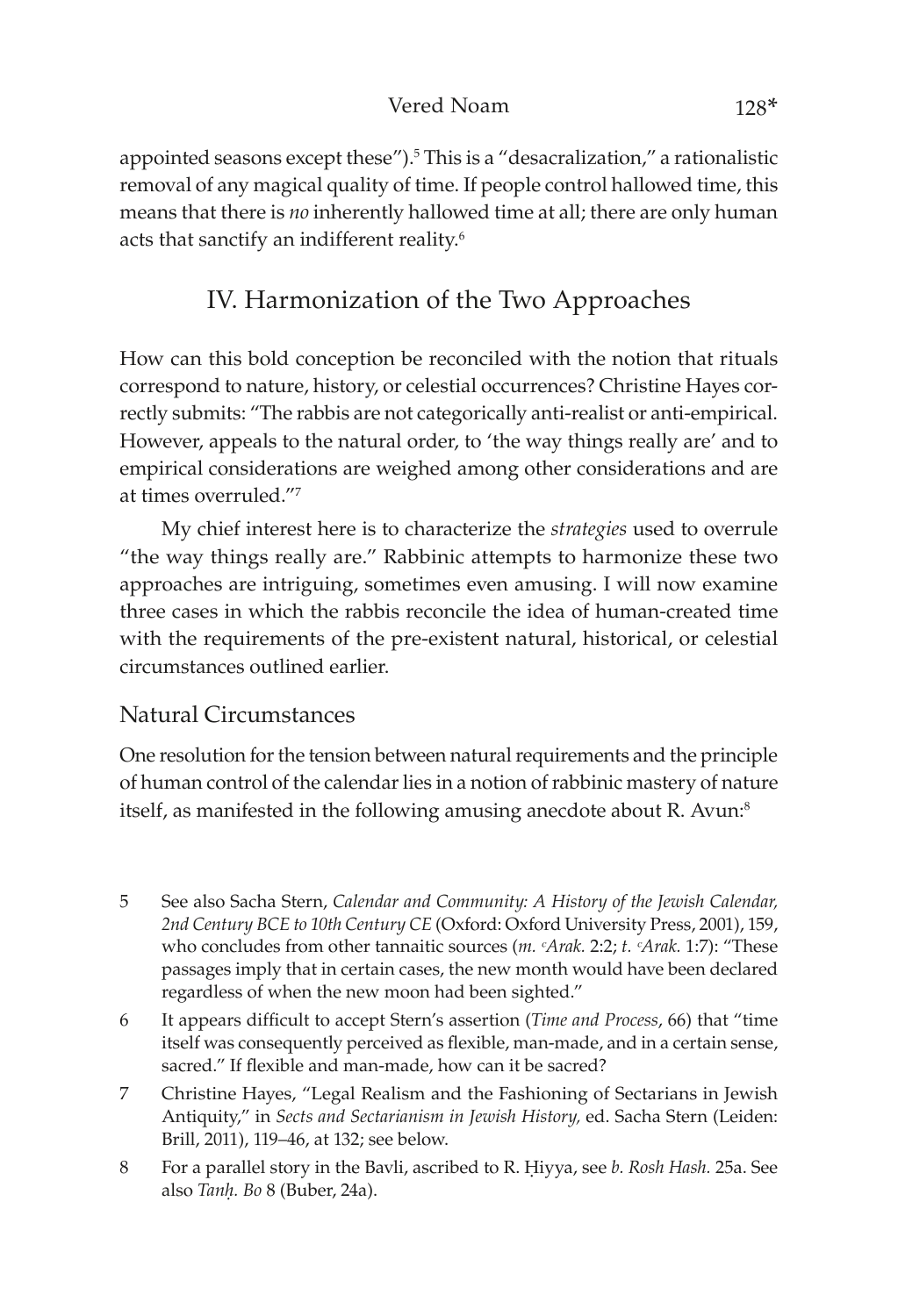ר' אבון משדי עלוי צררין ואמר לה. לא תבהית בני מריך. ברמשא אנן בעיין תיתחמי מיכא ואת מיתחמי מיכא. מיד איתבלע מן קומוי.

R. Abun cast stones at it [=the moon] and said to it: "Do not embarrass the sons of your master. This evening [according to our calculations] we must see you [new] over there, and you show yourself here?!" Immediately the moon concealed itself from him. (*y. Rosh Hash.* 2:4, 58a)

In this somewhat ironic tale, the moon hides itself so as not to refute rabbinic calendrical calculations.

### A Date Commemorating a Historical Event

The idea of bending or even erasing reality in order to validate human decision is apparent not only when the religious rite relates to natural pre-conditions, but even when the halakhic act commemorates objective historical reality. A Babylonian *sugya* inquires whether the semi-holidays collected in the *Scroll of Fasting,* which celebrate past victories that occurred before the destruction of the Second Temple,<sup>9</sup> are still valid, or whether they have been abolished. Rav Kahana adduces a tannaitic source which demonstrates that the festival of Hanukkah is still binding. This, in his opinion, proves that the other festivals in the Scroll are valid as well. To this argument Rav Yosef replies: מצוה דאיכא חנוכה שאני," Êanukkah is different, because there is a religious ceremony [attached to it]" (*b. Rosh Hash.* 18b). Hanukkah cannot serve as an example for the other holidays because, unlike them, Hanukkah has an active religious rite—the lighting of candles—which "protects" this festival. This is a revolutionary notion. A festival may be a candidate for nullification if the historical event it commemorates becomes irrelevant. In this instance, the destruction of the Temple diminishes the significance of Hanukkah's commemoration of its earlier Hasmonean purification. Yet, the rite aimed solely at commemorating this purification is more important than the historical event that generated it in the first place. The importance of the halakhic act intended to serve collective memory overrides the significance of this memory

9 See Vered Noam, "Megillat Taanit: The Scroll of Fasting," in *The Literature of the Sages*, *Second Part: Midrash and Targum, Liturgy, Poetry, Mysticism, Contracts, Inscriptions, Ancient Science and the Language of Rabbinic Literature*, ed. Shmuel Safrai et al. (Assen: Royal Van Gorcum, 2006), 339–62.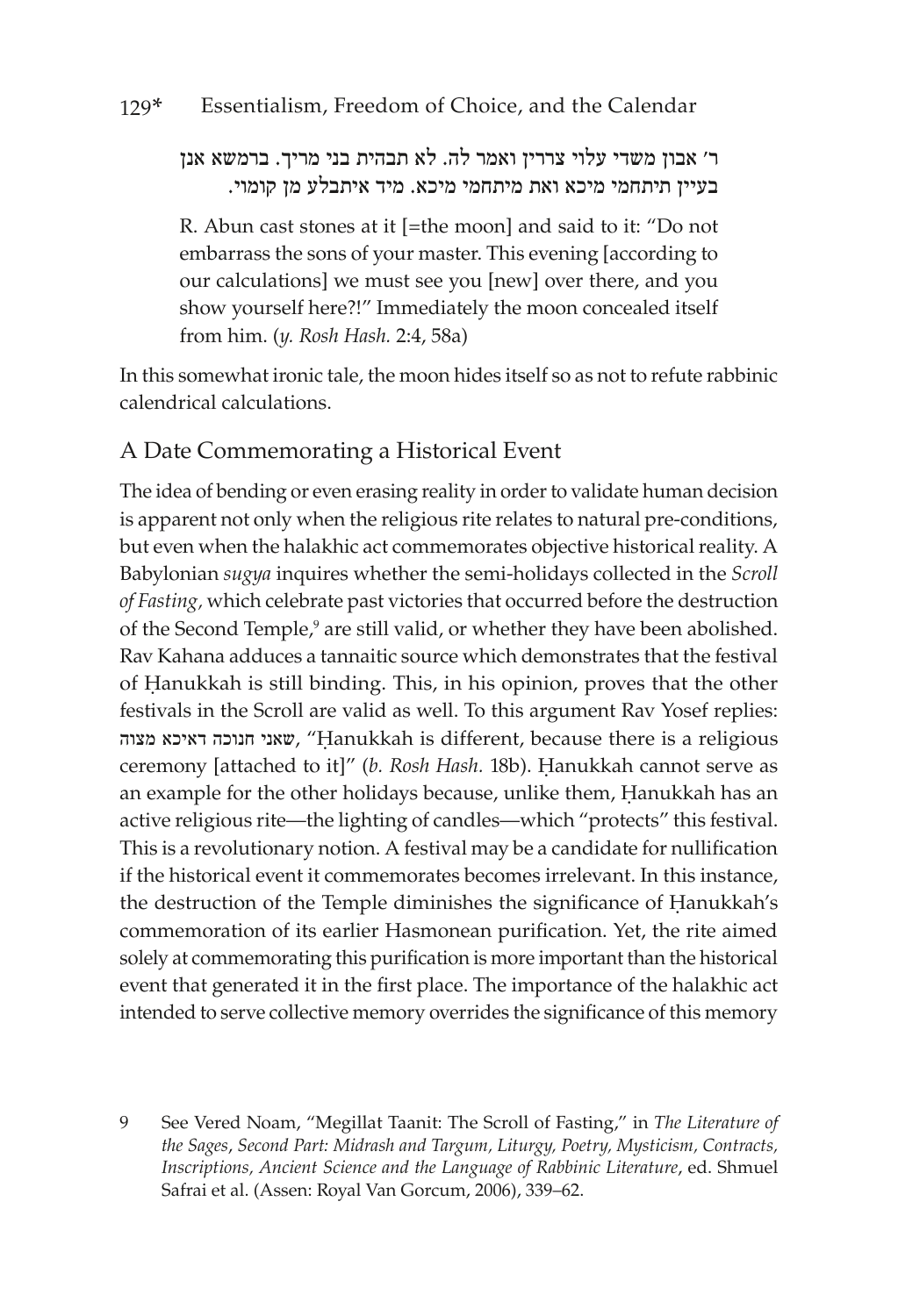#### Vered Noam 130<sup>\*</sup>

itself. A religious act which was subject to the historical aspect of time is emancipated from this subordination and granted autonomous existence.

### Reaction to Celestial Events

As mentioned earlier, the mishnaic statement regarding the heavenly judgment which takes place on the New Year indicates an essentialist approach, which ascribes metaphysical pre-existent qualities to the date. However, note the toseftan halakhah appended to this mishnah, which reads as follows:

בראש השנה כל באי עולם עוברין לפניו נומרון... ואומר כי חק לישראל הוא ]משפט לאלהי יעקב[. אם קדשוהו בית דין הדין נכנס לפניו ואם לאו אין הדין נכנס לפניו.

On Rosh Hashanah all the inhabitants of the world pass before Him like a troop… and it says, *For it is a statute for Israel,* [*an ordinance* (משפט, which also means judgment—V. N.) *of the God of Jacob*] (Ps 81:4). [If] the court has sanctified the day, [the heavenly] court enters before Him. And if not, [the heavenly] court does not enter before Him. (*t. Rosh Hash.* 1:11)

The Tosefta introduces to this context the idea of the human-created calendar. It uses the verse in Ps 81:4 in order to support the claim that לישראל חוק, the "statute for Israel," that is, the calendrical decisions made by the Children of Israel, precedes יעקב לאלהי משפט, the "judgment of the God of Jacob," divine judgment. In other words, the gathering of the heavenly court for judgment depends on the earthly, occasionally erroneous, human declaration of the beginning of the new month and the New Year: "If the court has sanctified the day, the heavenly court enters before Him, and if not, the heavenly court does not enter before Him." This description turns the very idea of divine judgment on its head. The supreme judge has to wait for a signal from the accused in order to convene his court! Rather than responding to metaphysical reality, the religious action in question creates it, employing control over the very divine order.<sup>10</sup>

10 Compare to Stern's (*Time and Process in Ancient Judaism*, 66) observation: "The rabbis would have been perceived as exerting control over the passage of time, and hence, over the entire cosmos and even the divine order."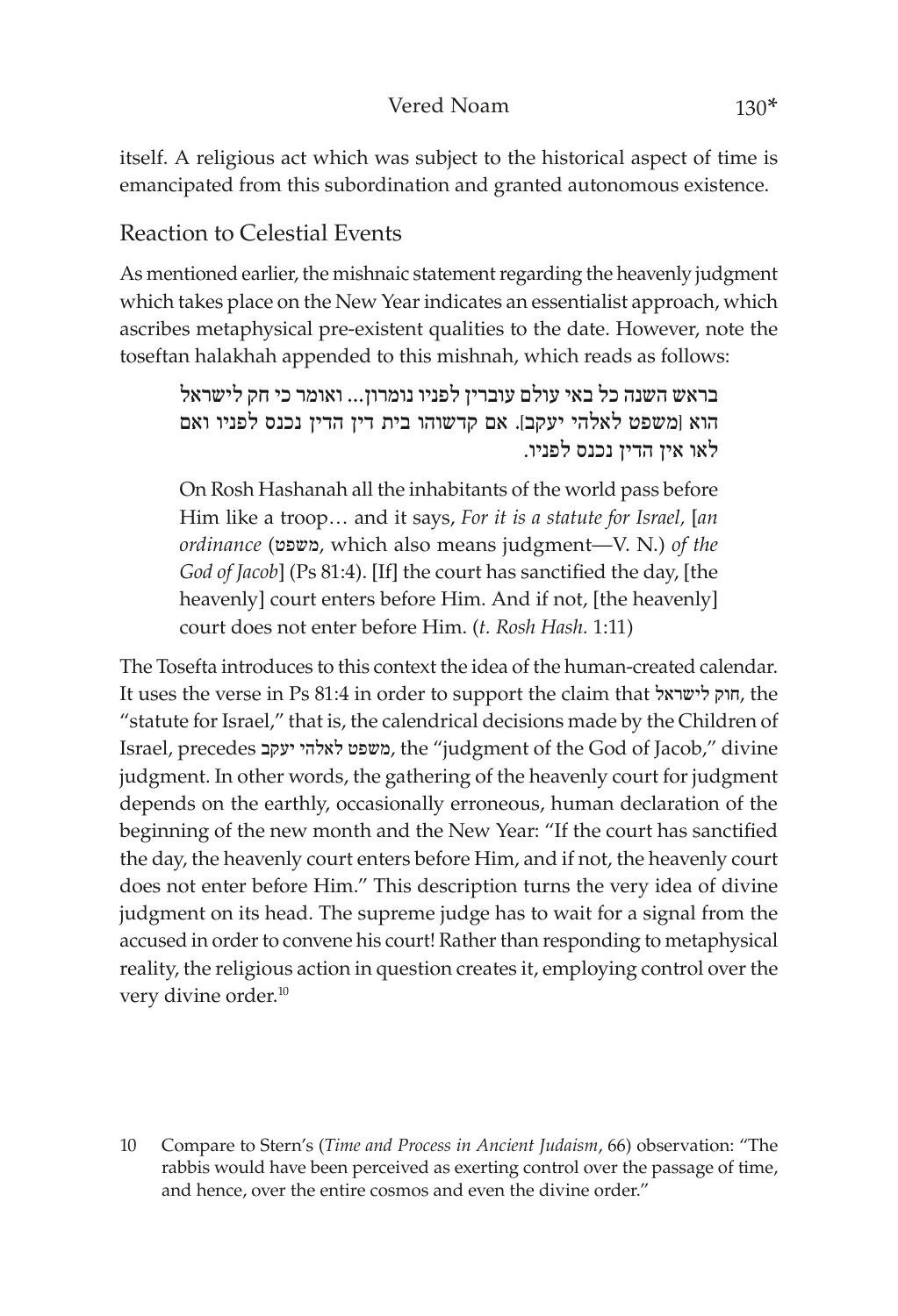# V. Disputes Resulting from the Two Approaches

Awareness of the tension between these two poles—the pre-existent quality of time versus the human freedom to mold and charge it with meaning—sheds light on some prominent disputes in rabbinic literature.

# בית שמיי או' מברך על היום ואחר כך מברך על היין שהיום גורם ליין שיבא וכבר קדש היום ועדיין יין לא בא ובית הלל אומ' מברך על היין ואחר כך מברך על היום שהיין גורם לקדושת היום שתאמר

The House of Shammai say: "[On the eve of Sabbaths and festivals] one recites the benediction for the day and then recites the benediction over the wine, since it is [the sanctity of] the day which provides the occasion for the bringing of the wine, and the day is already sanctified before the wine has been brought," and the House of Hillel say: "One recites the benediction over the wine and then recites the benediction for the day, since it is the wine which provides the occasion for the Sanctification of the Day to be recited." (*t. Ber.* 5:25)

The two schools debate the correct order for the benedictions recited during the *qiddush*. The School of Shammai contends that the mention of the day—Shabbat or a holiday—takes precedence over the reference to the wine. According to this opinion, the abstract essence of holy time is the *reason* and the pre-condition for the religious act performed over the wine: "It is [the sanctity of] the day which provides the occasion for the bringing of the wine." The School of Hillel, on the other hand, emphasizes that the recitation of the Sanctification of the Day is dependent on the presence of wine. In other words, the benediction over the human deed precedes the benediction over the essence of time. It is probably not a coincidence that the Shammaites represent an approach that has been termed "realistic," a more fundamental and typically sectarian or early-rabbinic outlook, whereas the Hillelites represent the "nominalistic" view, a human-centered perspective that is typical of later rabbinic culture.<sup>11</sup>

11 For the use of this terminology in recent scholarship see below. On the proximity of the Shammaitic halakhic worldview to that of the sect represented in the Dead Sea Scrolls see Vered Noam, "Traces of Sectarian Halakha in the Rabbinic World," in *Rabbinic Perspectives: Rabbinic Literature and the Dead Sea Scrolls, Proceedings of the Eighth International Symposium of the Orion Center*, ed. Steven D. Fraade et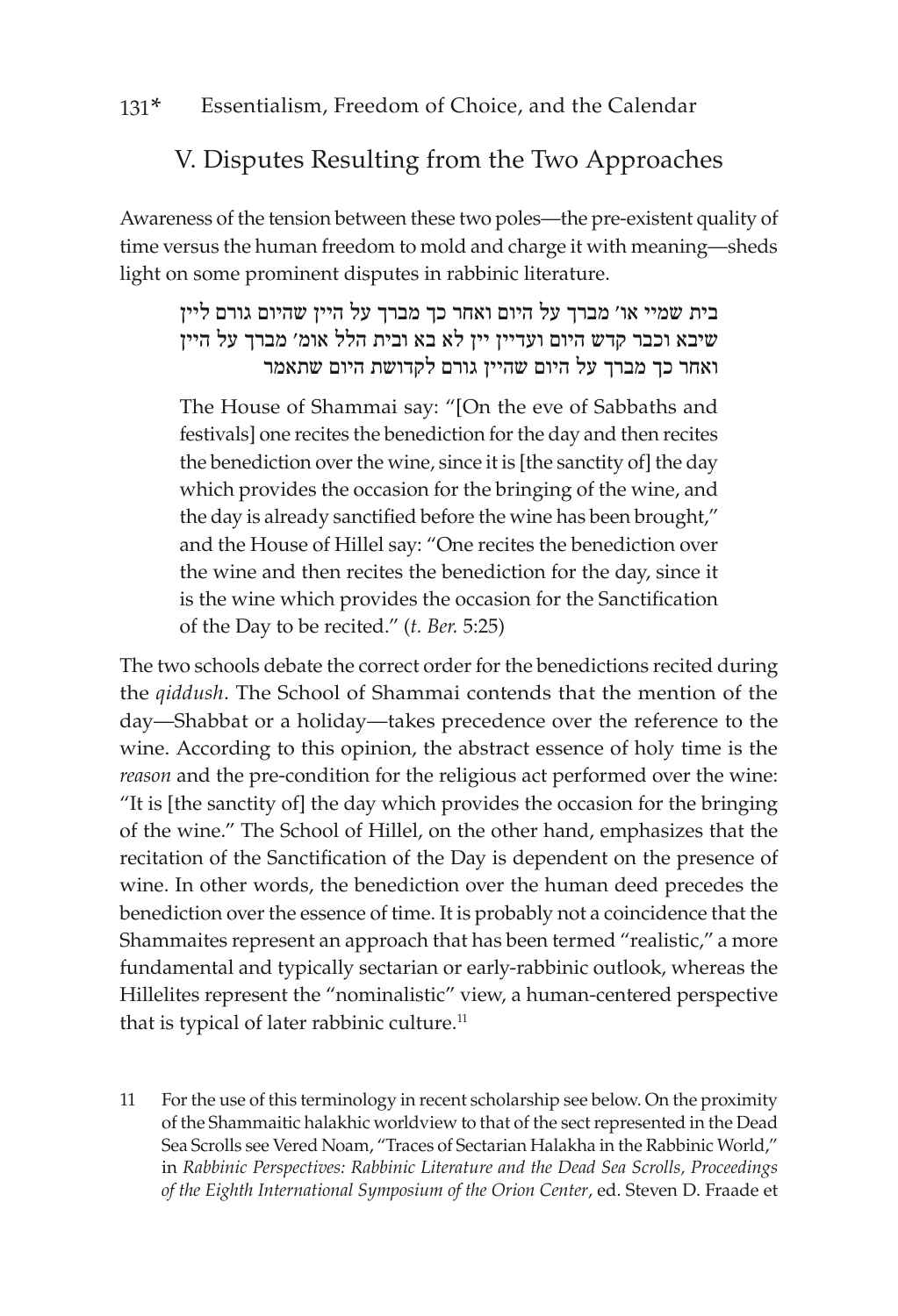#### Vered Noam 132<sup>\*</sup>

The tension between these two approaches, as well as the advantages and disadvantages of each attitude, is especially prominent in the case of the Day of Atonement. In contrast to Scripture, where the tenth day of the seventh month is defined as a day of atonement, with no mention of repentance (Lev 16:29–34), rabbinic culture made repentance the central theme of the day.12 This reshaping of the holiday underscores our question. Do the commandments respond to a pre-existent reality, or do they create new circumstances in a previously neutral setting? One possibility is that the Day of Atonement is characterized by a special, mystical quality, namely the potential for atonement. This potential can be described as a *miqveh*, a ritual bath of sorts, which exists within the temporal, rather than the spatial dimension. But if so, can forgiveness be achieved even without any intent or effort on the sinner's part?

This question enables us to identify the general motivation that underlies the idea of "human-determined time." The essentialist approach deprives humans of responsibility and denies them freedom of choice. If, on the other hand, divine forgiveness depends on human repentance, why should there be a need at all for a specific date in order to generate this dialogue? Or, put more abstractly, a central, underlying motivation for the notion of an essential quality of time is the fear that the lack of this quality would empty religious rituals of significance, turning them into a technical opportunity for an action that can be carried out at any time.

How do tannaitic sources cope with this dilemma? The Mishnah and Tosefta attempt a "mathematical" harmonization of the two factors:

]...[ מיתה ויום הכפורים מכפרין עם התשובה. תשובה מכפרת על עבירות קלות, על עשה ועל לא תעשה. ועל החמורות היא תולה עד שיבא יום הכפורים ויכפר.

Death and Yom Kippur effect atonement with repentance. Repentance effects atonement for lesser transgressions of positive commandments and prohibitions, and for grave sins it suspends until Yom Kippur comes and effects atonement. (*m. Yoma* 8:8–9)

al., STDJ 62 (Leiden: Brill, 2006), 67–85; eadem, "Beit Shammai and Sectarian Halakha," *Jewish Studies* 41 (2001–2): 45–67 (Hebrew).

12 See, e.g., *m. Yoma* 8:8–9, and see below.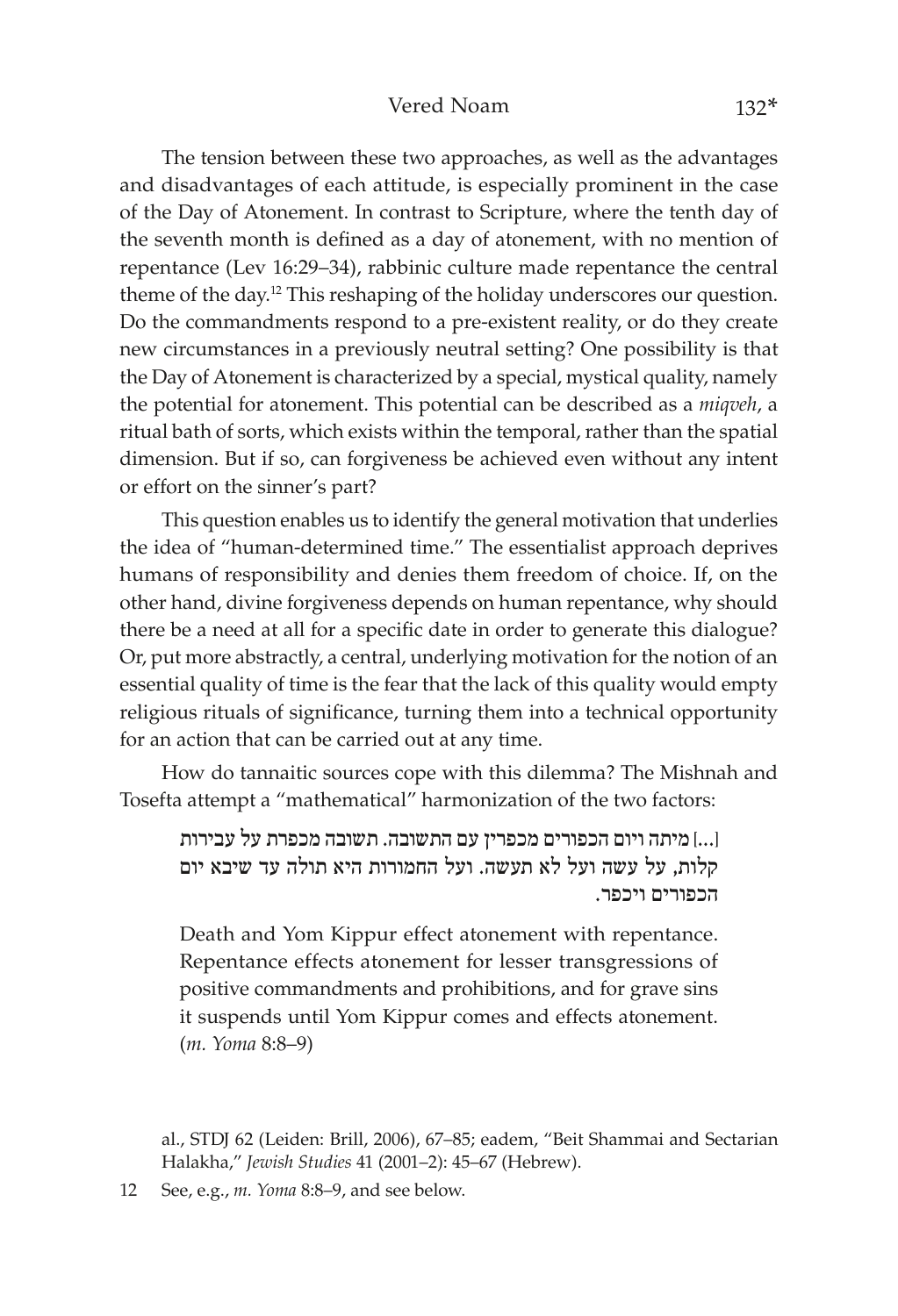### חטאת ואשם ומיתה ויום הכפורים כולן אין מכפרין אלא עם התשובה שנ' אך בעשור וגו', אם שב מתכפר לו ואם לאו אין מתכפר לו.

A sin-offering, guilt-offering, and Day of Atonement all effect atonement only along with repentance. (*t. Yoma* 4:9)

The Mishnah contends, and the Tosefta further accentuates, that the Day of Atonement alone cannot expiate for sins: repentance is a pre-condition for expiation. However, for grave offences, for which repentance alone is not sufficient, the specific date is necessary. A more sophisticated scale, containing four means of atonement ("כפרה חילוקי ארבעה ("and biblical prooftexts, appears in *Mekhilta de-Rabbi Ishmael,* but the principle is the same: in spite of the emphasis on human will, *the day itself is conceived as an independent agent of atonement*, not merely as an arbitrary opportunity for public remorse.13

At the opposite extreme we find Rabbi Judah the Prince's assertion that the Day of Atonement atones for all sins (except for the three gravest ones), without repentance:

...דתניא, רבי אומר: על כל עבירות שבתורה, בין עשה תשובה בין לא עשה תשובה, יום הכפורים מכפר, חוץ מפורק עול ומגלה פנים בתורה ומיפר ברית בשר, שאם עשה תשובה יום הכפורים מכפר, ואם לא עשה תשובה אין יום הכפורים מכפר.

…For it was taught: Rabbi said: "For all transgressions in the Torah, whether one had repented or not, does the Day of Atonement procure atonement, except in the case of one who throws off the yoke [of Torah], interprets the Torah unlawfully or breaks the covenant of circumcision. In these cases, if he repented, the Day of Atonement procures atonement, if not, not. (*b. Yoma* 85b)

Whereas the Babylonian rabbis accept this statement at face value and even impose a similar approach on the conflicting mishnah (ibid.), the sages in the Palestinian Talmud cannot believe their ears:

## רבי זבידא אמר רבי יסא מקשי: מיסבור סבר רבי שיום הכיפורים מכפר בלא תשובה?!

R. Zevida said R. Yesa raised the question: "Does Rabbi truly maintain that the Day of Atonement effects atonement without [the sinner's] repenting?!"

13 See Mek. de-Rabbi Ishmael, Bahodesh, Yitro, 7.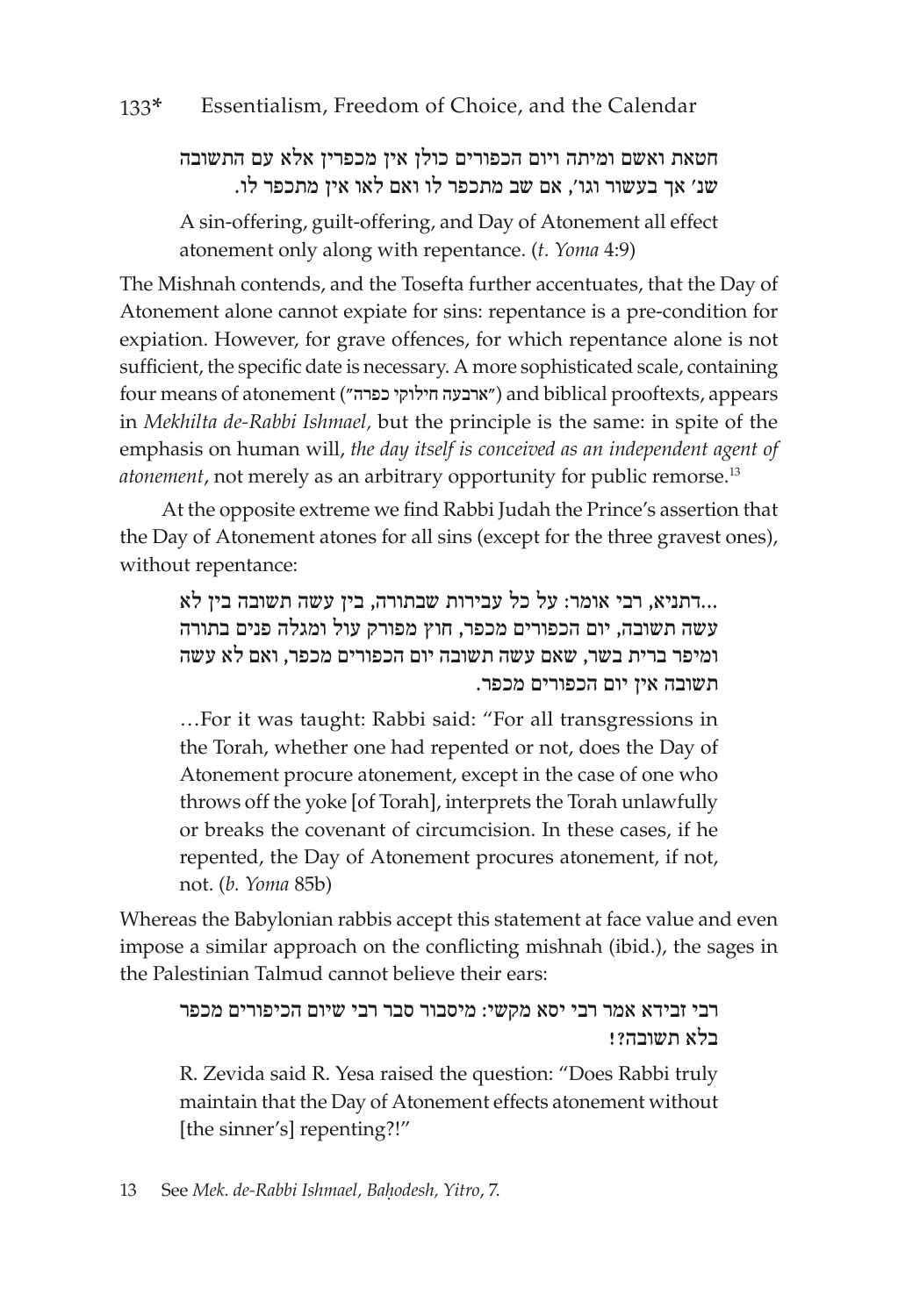And immediately hastens to offer a new version of this statement:

רבי אשיין רב יונה ר' בא ר' חייה בשם רבי יוחנן: מודה רבי שאין יום הכיפורים מכפר אלא בתשובה, הא מיתה מכפרת בלא תשובה.

R. Ashian, Rav Yona, R. Ba, R. Hiyya in the name of R. Yohanan: "Rabbi concedes that Yom Kippur does not effect atonement without an act of repentance. But [it is] one's death that washes away sin without an act of repentance." (*y. Yoma* 8:7, 45b)

As understood here, Rabbi never stated that the Day of Atonement atones without repentance. His statement rather concerned death's capacity for atonement.

A possible motivation for Rabbi's insistence on the autonomous nature of *Yom Ha-Kippurim*, divorced from human behavior, may be found in another section of the same *sugya* in the Palestinian Talmud.

האומר: "אין יום הכיפורים מכפר" - מכפר הוא. "אי איפשי שיכפר לי" - מכפר הוא לו על כורחו. אמר רבי חנניה בריה דרבי הלל, לא כולא מן הדין בר נשא מימור למלכא לית את מלך ]...[

If one said: "The Day of Atonement does not effect atonement"—it *does* effect atonement [for him despite what he says]. [Even if he says]: "I do not want it to atone for me," it effects atonement for him against his will. Said R. Hananyah the son of R. Hillel: "It is not within the authority of this fellow to say to the King: 'You are not the King!'"

The Palestinian Talmud introduces an astonishing notion, which dovetails with Rabbi's stance; namely, that the Day of Atonement even atones for those who refuse to recognize it, notwithstanding their explicit wish that this day not "work" for them. R. Hananyah the son of Hillel suggests a fascinating interpretation of this oddity: "It is not within the authority of this fellow to say to the King: 'You are not the King!'" The power to grant forgiveness and amnesty is a clear manifestation of God's sovereignty. This makes the attempt to subordinate this power to free human choice a kind of heresy.

# VI. The Underlying Motivation of Each Approach

The opposing arguments concerning the Day of Atonement pave the way for a summary of the theological pros and cons of each rabbinic approach regarding the nature of time and the meaning of time-dependent sacred rites.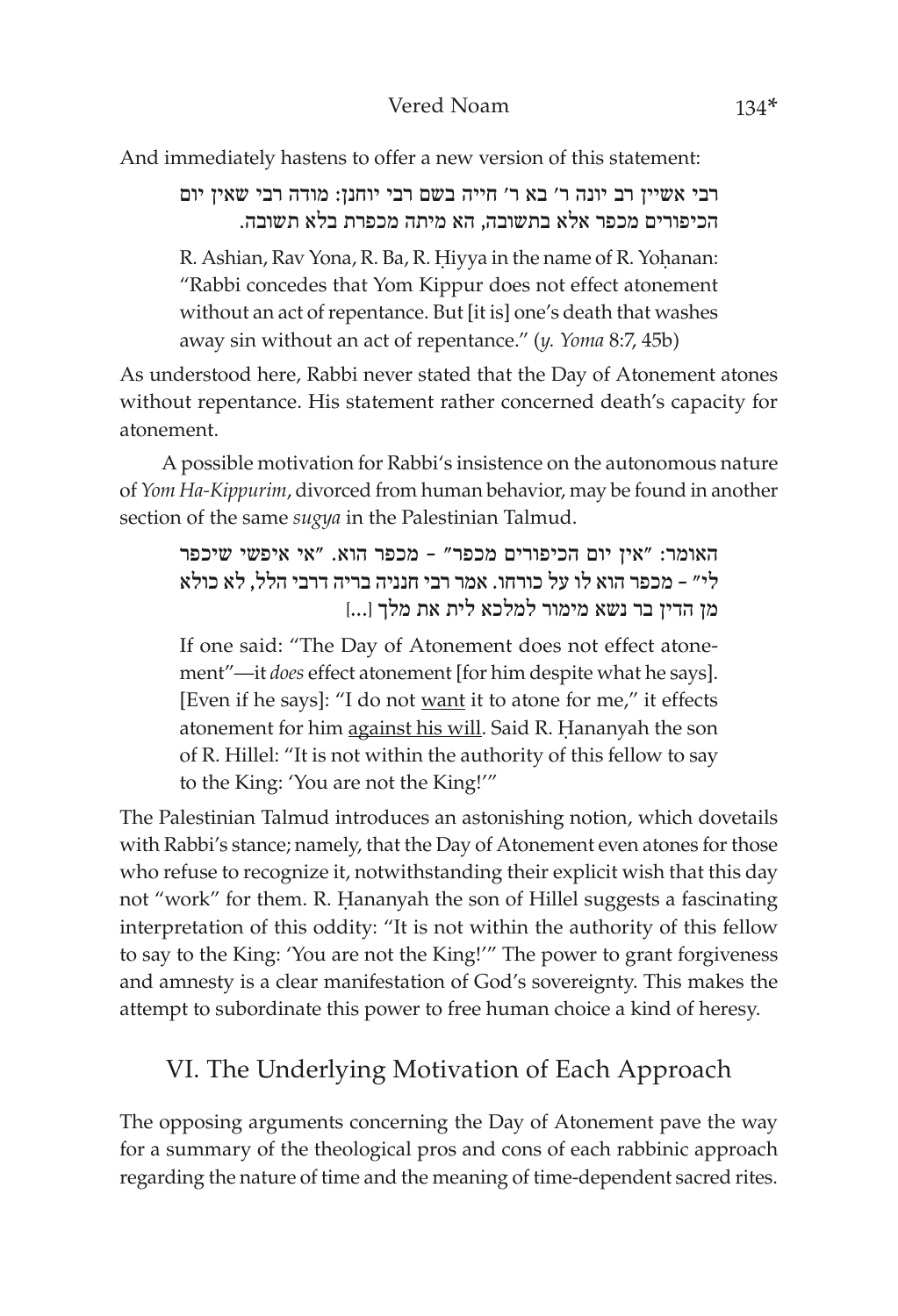#### 135\* Essentialism, Freedom of Choice, and the Calendar

The advantage of the first approach, which presumes that time possesses a primary essence that requires the performance of the religious actions, is what I would term "the allure of essentialism." There is something enchanting about the supposition that there is a covert dimension of reality exposed by religious practices. This premise charges time itself, as well as the sacred deed, with significance. From this point on, the enactment of a commandment is not merely an artificial means of creating situations and sensations but rather a response to the hidden nature of the cosmos. This perception also signifies submission to God, as this hidden nature of things is a manifestation of His will, graciously revealed to us through his commandments.

The other approach neutralizes the mystic, magic elements of reality. It desacralizes and rationalizes reality. Such an attitude grants humankind liberty and imposes liability and responsibility. When the idea of entrusting humans with the duty and the privilege of regulating Time and determining its significance collides with historical, natural, or divine pre-existent requirements, these conditions are either set aside or subordinated to human action. This seems to me a symbolic way of declaring that human beings who assume responsibility and use their free will become the masters of their circumstances, not just natural, but also supernatural.

### Conclusion

In this paper I have tried to sketch two antithetical concepts in rabbinic literature regarding the essence of sacred time, the meaning of religious rites and the strategies used to overcome the gap sometimes between them. With respect to holy time and rituals, it turns out that two opposing trends of thought coexisted in the world of the rabbis. One evidences an essentialist approach that assigns pre-existent attributes to time; the other is an abstract train of thought that subordinates time and ritual to human determination.

Daniel Schwartz's general distinction between "realistic" and "nominalistic" conceptions of law,<sup>14</sup> which follows that of Yochanan Silman,<sup>15</sup> can

<sup>14</sup> Daniel R. Schwartz, "Law and Truth: On Qumran-Sadducean and Rabbinic Views of Law," in *The Dead Sea Scrolls: Forty Years of Research,* ed. Devorah Dimant and Uriel Rappaport (Leiden: Brill, 1992), 229–40.

<sup>15</sup> Yochanan Silman, "Halakhic Determinations of a Nominalistic and Realistic Nature: Legal and Philosophical Considerations," *Diné Israel* 12 (1984–85): 249–66 (Hebrew).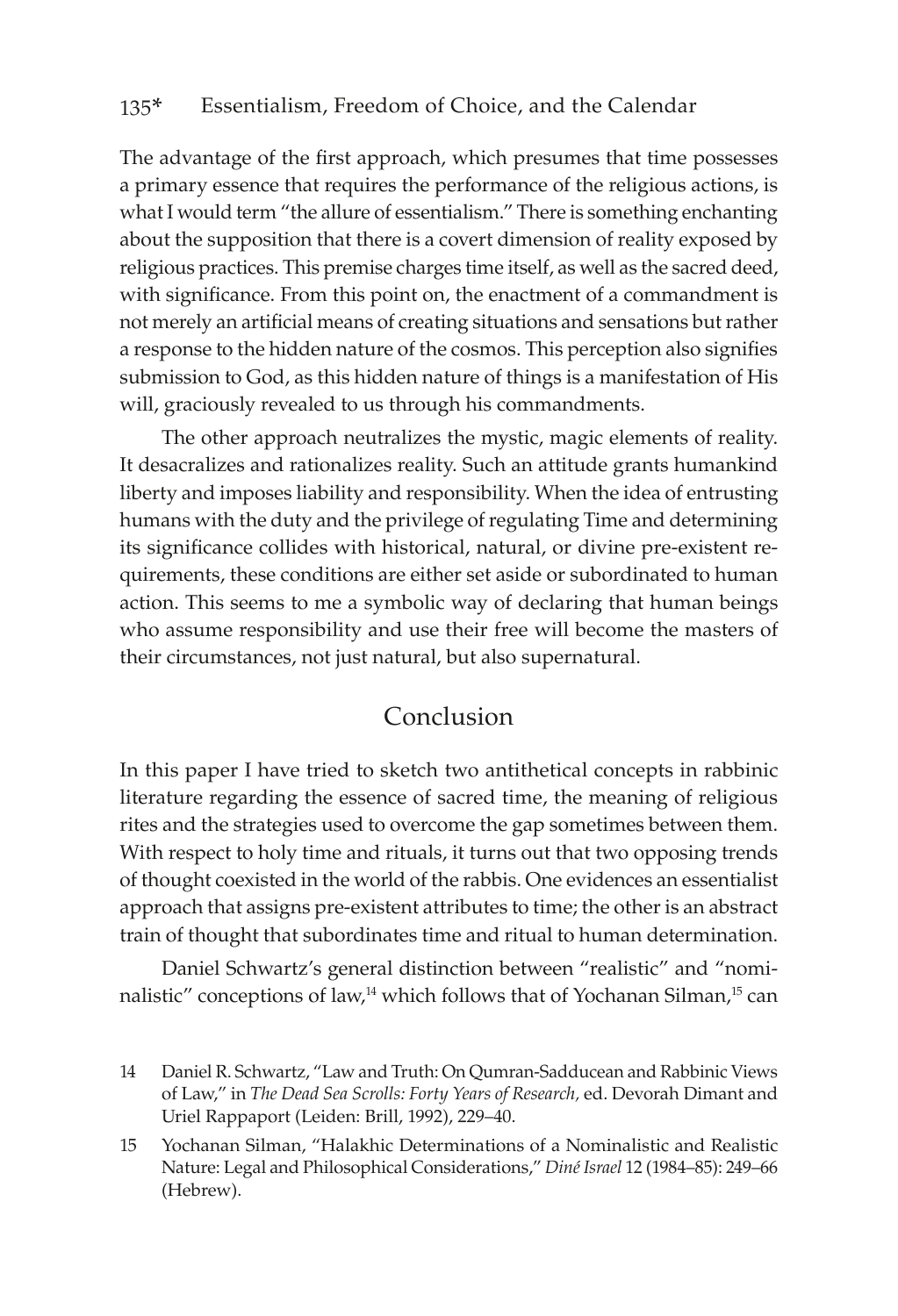#### Vered Noam 136<sup>\*</sup>

be applied here as well. Admittedly, his attempt to characterize rabbinic halakhah at large as "nominalistic," in contrast to the "realistic" nature of the Qumran-Sadducean-priestly law, has come under fire over the last two decades. Countering Schwartz's theory, Jeffrey Rubenstein argues for the largely realistic nature of rabbinic halakhah, while noting that it also encompasses some marginal nominalistic phenomena.16 In my own past research I examined the halakhic field of impurity and arrived at a conclusion similar to Rubenstein's findings for other fields of halakhah: namely, that the tannaitic approach to impurity is grounded in a natural, immanent perception, though a secondary stratum represents a diametrically opposed perception, which subjects the concept of impurity to human sensibilities and intention.17 Christine Hayes has recently supported and refined Schwartz's view. She observed that, although Rubenstein correctly pointed at certain dominant "realistic" conceptions within the rabbinic world, it is nonetheless true that "rabbinic law differs from Qumran law in that it incorporates *a strain of nominalism* according to which epistemological certainty in general and empirical considerations in particular may occasionally be devalued or overruled in the determination of law."18 Moreover, Hayes has shown that "rabbinic representations of heretics … share a common element—a realist resistance to rabbinic legal nominalism."19

As both Rubenstein and Hayes assert regarding the rabbinic attitude at large, here too *both* the realistic and the nominalistic concepts are clearly attested within rabbinic culture. The rabbinic principle of human regulation of the calendar was already noted in the scholarship as a manifestation of the so-called "nominalistic" trend. However, I believe that a more comprehensive picture of these *two forces* at work, and their underlying presence in many well-known halakhic conceptions and disputes regarding Jewish festivals,

- 16 Jeffrey L. Rubenstein, "Nominalism and Realism in Qumranic and Rabbinic Law: A Reassessment," *DSD* 6 (1999): 157–83. Rubenstein refers to Moshe Silberg, who identified rabbinic halakhah largely with naturalism, and to Silman, who pointed to the tension within halakhah between the two elements.
- 17 Vered Noam, "Ritual Impurity in Tannaitic Literature: Two Opposing Perspectives," *JAJ* 1 (2010): 65–103, though previously I had also utilized this distinction to indicate the similarity between the Qumranic worldview and the remnants of early halakhah within the tannaitic oeuvre; see Noam, "Traces of Sectarian Halakha," esp. 82–84.

19 Ibid., 145.

<sup>18</sup> Hayes, "Legal Realism and the Fashioning of Sectarians," 129.